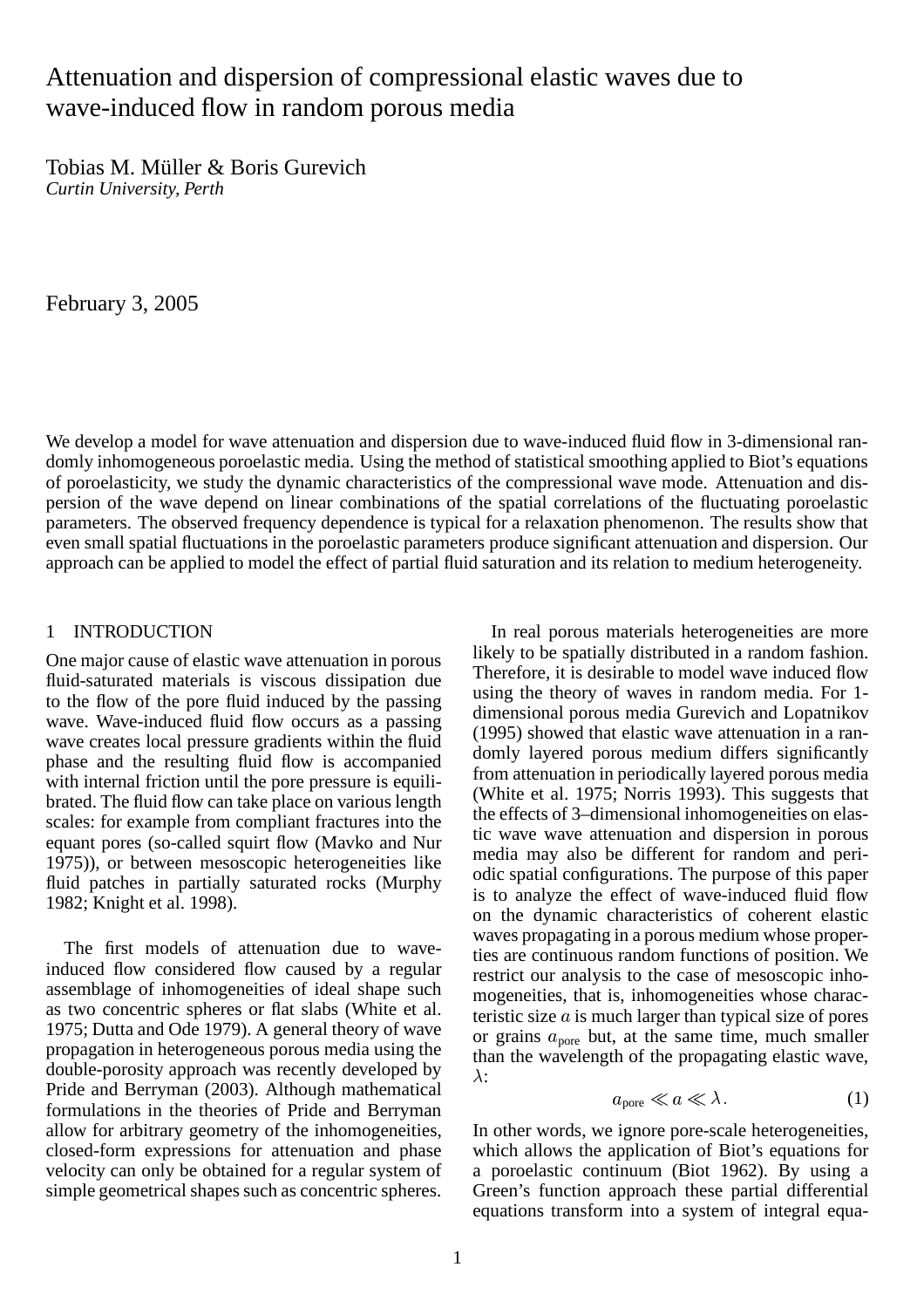tions. This latter system is solved by means of the method of statistical smoothing which is widely used in problems of electromagnetic, acoustic and elastic wave propagation (Karal and Keller 1964). More precisely, we employ a first-order statistical smoothing approximation. We analyze the conversion scattering from fast compressional  $(P-)$  waves into Biot's slow wave in 3-D randomly inhomogeneous porous media. Biot's slow wave is a highly dissipative wave mode. Therefore, the use of the first-order statistical smoothing approximation to the conversion scattering problem in Biot's equations of poroelasticity quantifies the dissipation of wave field energy due to energy transfer from the coherent component of the fast  $P$ -wave into the dissipative slow  $P$ -wave mode. This is different from the usual application of the method of smoothing to energy conserving wave systems, where an apparent dissipation (so-called scattering attenuation) results from the energy transfer from the coherent component of the wave field into the incoherent component.

The outline of this paper is as follows. First, we apply the method of Green's functions to Biot's equations of poroelasticity in order to represent the wavefield due to point source excitation (section 2). Next, we derive an integral wavefield representation for the case when the coefficients in Biot's equations exhibit a randomly fluctuating component. This wavefield representation is then converted into an integral equation for Green's function for the inhomogeneous medium. In section 3 we apply the method of statistical smoothing to compute an approximation for the mean of the Green's function. From this Green's function we derive an explicit expression for the effective, complex  $P$ -wavenumber which accounts for the conversion scattering from  $P$ - into slow  $P$ -waves. From the effective wavenumber we derive expressions for attenuation and velocity dispersion. Using the method of smoothing we also obtain an expression for an effective slow  $P$ -wavenumber from which we identify an effective permeability (section 3.2). Then, we investigate how permeability fluctuations influence the attenuation of the fast compressional wave mode. The conclusions are presented in section 4.

#### 2 FORMULATION OF THE PROBLEM

In order to study dynamic effects of seismic waves in porous media, we base our analysis on Biot's (1962) equation of poroelasticity. We restrict our analysis to low frequencies. That means we assume that the frequency  $\omega$  is much smaller than the critical Biot frequency  $\omega_B = \phi \eta / \kappa \rho_f$ :

$$
\omega \ll \omega_B, \tag{2}
$$

where  $\phi$  and  $\kappa$  denote the porosity and permeability of the composite material, while  $\rho_f$  and  $\eta$  are the density and viscosity of the pore fluid. Condition (2) implies that the standard Biot's visco-inertial attenuation and dispersion (so-called Biot's global flow mechanism) is neglected. Using index notation – summation over repeated indices is assumed and partial derivatives are denoted as  $\alpha$  or  $\partial_i$  – we can write the low-frequency version of Biot's equations in matrix form (the timeharmonic dependency  $\exp(-i\omega t)$  is omitted)

$$
\begin{bmatrix} L_{ik}^{(1)} & L_{ik}^{(2)} \\ L_{ik}^{(3)} & L_{ik}^{(4)} \end{bmatrix} \begin{bmatrix} u_k \\ w_k \end{bmatrix} = \mathbf{0},\tag{3}
$$

where we defined the linear differential operators as follows

$$
L_{ik}^{(1)} = \rho \omega^2 \delta_{ik} + \partial_j G[\delta_{jk}\partial_i + \delta_{ik}\partial_j - 2\delta_{ij}\partial_k] +
$$
  
+  $\partial_i H \partial_k$  (4)

$$
L_{ik}^{(2)} = \rho_f \omega^2 \delta_{ik} + \partial_i C \partial_k \tag{5}
$$

$$
L_{ik}^{(3)} = L_{ik}^{(2)} \tag{6}
$$

$$
L_{ik}^{(4)} = q\omega^2 \delta_{ik} + \partial_i M \partial_k. \tag{7}
$$

Here the  $u_i$  and  $w_i$  are components the solid and The latter is defined as  $w_i = \phi(U_i - u_i)$  with fluid relative fluid displacement vectors, respectively. are given by the bulk density  $\rho$  and  $\rho^* = i/\omega \kappa_0$ displacement vector  $U_i$ . The material parameters with the conductivity  $\kappa_0 = \kappa/\eta$ . If the density of the solid is  $\rho_q$ , the bulk density can be expressed as  $\rho = \phi \rho_f + (1 - \phi) \rho_g$ . Here G is the shear modulus,  $H = P_d + \alpha^2 M$  the saturated P-wave modulus, and  $P_d$  the P-wave modulus of the dry frame. The poroelastic parameters  $\alpha$ , M and C are defined in the standard way as  $\alpha = 1 - K_d/K_q$ ,  $M = [(\alpha - \phi)/K_g + \phi/K_f]^{-1}$  and C <sup>1</sup> and  $C = \alpha M$ . The quantities  $K_g$ ,  $K_d$ ,  $K_f$  denote the bulk moduli of the solid phase , the dry frame, and the pore fluid, respectively.

In randomly inhomogeneous porous media, all poroelastic parameters can be presented as random fields  $X(\mathbf{r})$ . We assume that these random fields are the sum of a constant background value,  $X(\mathbf{r})$  and a fluctuating part,  $\tilde{X}(\mathbf{r})$ , so that  $X = \bar{X} + \tilde{X}$ . The average over the ensemble of the realizations (denoted by  $\langle \cdot \rangle$ ) of X is zero:  $\langle X \rangle = 0$ . Consequently, the differential operators  $L_{ik}$  can be also written as  $L_{ik} =$  $\bar{L}_{ik} + \tilde{L}_{ik}$ , where the perturbing operator  $\tilde{L}_{ik}$  satisfies  $\langle \tilde{L}_{ik} \rangle = 0$ . In the most general case, the perturbing operators contain fluctuations of all poroelastic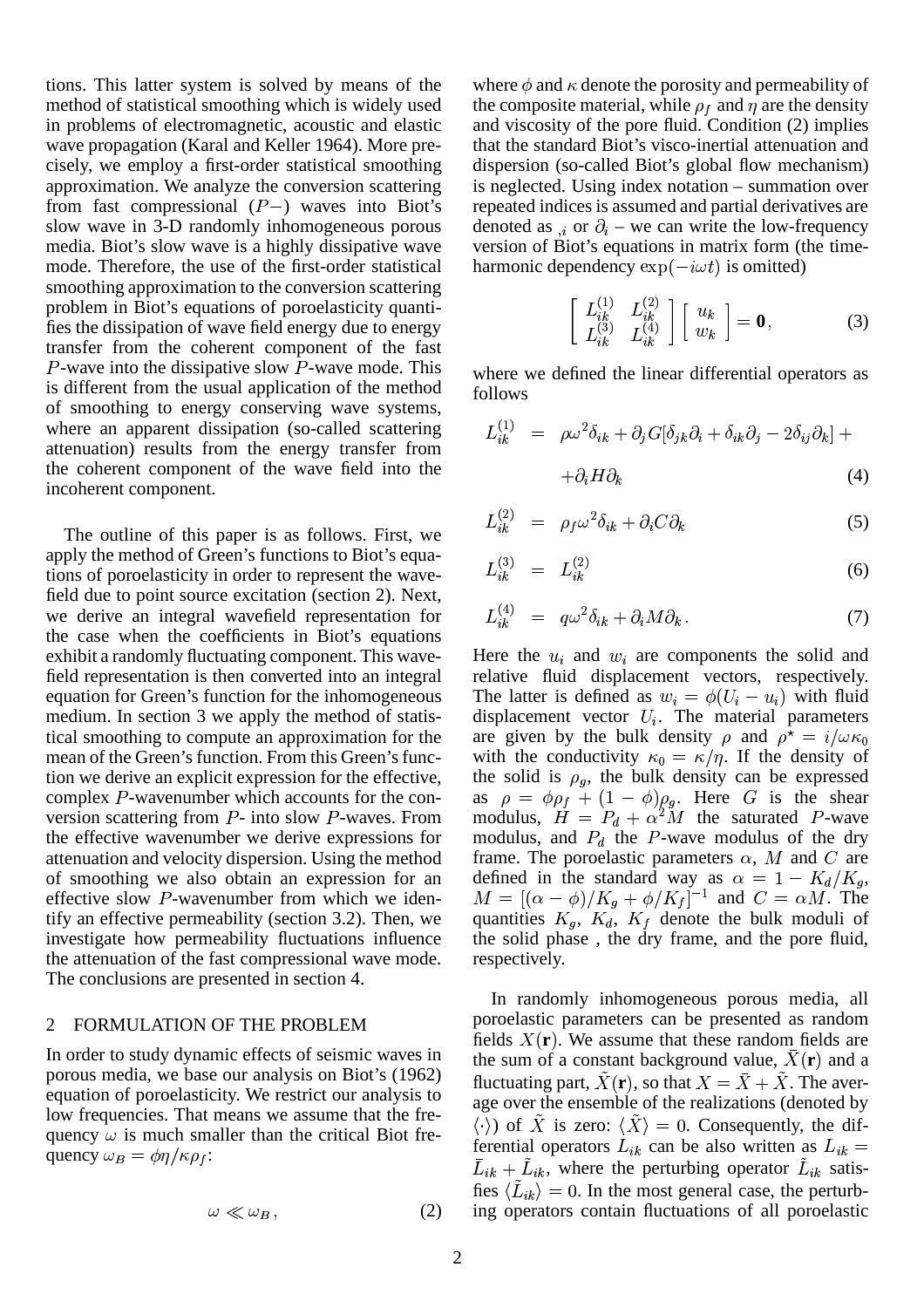moduli and densities. In analogy to the elastic case ((Gubernatis et al. 1977)) the perturbed system (3) can be converted into an integral equation of the form

$$
\begin{bmatrix} u_i \\ w_i \end{bmatrix} = \begin{bmatrix} u_i^0 \\ w_i^0 \end{bmatrix} + \begin{matrix} \text{mov} \\ \text{mov} \\ \text{obti} \end{matrix}
$$
  
+ 
$$
\int_V dV \begin{bmatrix} G_{ij}^F & G_{ij}^f \\ G_{ij}^f & G_{ij}^w \end{bmatrix} \begin{bmatrix} \tilde{L}_{jk}^1 & \tilde{L}_{jk}^2 \\ \tilde{L}_{jk}^3 & \tilde{L}_{jk}^4 \end{bmatrix} \begin{bmatrix} u_k \\ w_k \end{bmatrix} (8)
$$

where the total wavefields **u** and **w** are composed of wavefields propagating in the homogeneous background medium  $(\mathbf{u}^0)$  and  $\mathbf{w}^0$ ) and scattered wavefields (represented by the second term). The scattered wavefields vanish if there are no fluctuations in the medium parameters. The integration volume encompasses the inhomogeneous part of the medium. The Green tensors  $G_{ij}$  of a poroelastic continuum in 3-D space are known (Pride and Haartsen 1996). In the lowfrequency regime (condition 2) these tensors can be simplified to

$$
G_{ij}^{F} = \frac{1}{4\pi \rho \omega^{2}} \left( \left[ k_{s}^{2} \delta_{ij} + \partial_{i} \partial_{j} \right] \frac{e^{ik_{s}R}}{R} - \partial_{i} \partial_{j} \frac{e^{ik_{p}R}}{R} \right)
$$
\n
$$
- \frac{C^{2}}{H^{2}} \frac{1}{4\pi q \omega^{2}} \partial_{i} \partial_{j} \frac{e^{ik_{p}sR}}{R}
$$
\n
$$
(9)
$$
\n(Rytov  
\nequatio

$$
G_{ij}^f = \frac{C}{H} \frac{1}{4\pi q \omega^2} \partial_i \partial_j \frac{e^{ik_{ps}R}}{R}
$$
 (10)

$$
G_{ij}^w = -\frac{1}{4\pi q\omega^2} \partial_i \partial_j \frac{e^{ik_{ps}R}}{R}, \qquad (11)
$$

where  $R = |\mathbf{r} - \mathbf{r}_0|$ . In homogeneous and isotropic media the Green's tensors only depend on  $R$ . In  $\sigma$ the low-frequency version of Biot's equations the wavenumbers of fast  $P$ -,  $S$ -, and slow  $\tilde{P}$ -waves are defined as

$$
k_p = \omega \sqrt{\frac{\rho}{H}} \qquad k_s = \omega \sqrt{\frac{\rho}{G}} \qquad k_{ps} = \omega \sqrt{\frac{\rho^*}{N}}, \tag{12}
$$

where  $N = MP_d/H$ . Since equation (8) must be also true for the Green tensors  $G_{ij}$ , we obtain

$$
\mathbf{G} = \mathbf{G}^0 + \int \mathbf{G}^0 \tilde{\mathbf{L}} \mathbf{G}, \qquad (13)
$$

where all these quantities represent  $2 \times 2$  matrices whose elements are tensors of rank two.

### 3 METHOD OF STATISTICAL SMOOTHING

We will now analyze equation (13) using a statistical approach. Since the matrix of perturbing operators  $\tilde{\bf{L}}$  in equation (13) contains fluctuating medium parameters, the resulting matrix of Green's tensors also contains randomly fluctuating elements. Because individual realizations of the random wavefields are never known, it is expedient to analyze the statistical moments of **G**. Solving equation (13) by iteration we obtain

$$
\mathbf{G} = \mathbf{G}^0 + \int \mathbf{G}^0 \tilde{\mathbf{L}} \mathbf{G}^0 + \int \int \mathbf{G}^0 \tilde{\mathbf{L}} \mathbf{G}^0 \tilde{\mathbf{L}} \mathbf{G}^0 + \int \int \int \dots
$$
\n(14)

Averaging this equation by the ensemble of realizations and regrouping the scattering terms yields

$$
\bar{\mathbf{G}} = \mathbf{G}^0 + \int \int \mathbf{G}^0 \mathbf{Q} \bar{\mathbf{G}}, \qquad (15)
$$

where  $\bar{G} = \langle G \rangle$  is the matrix of mean Green's tensors, and **Q** is the matrix operator defined as

 $\mathcal{L}_{\text{max}}$ 

$$
\mathbf{Q} = \begin{bmatrix} Q_{ik}^{(1)} & Q_{ik}^{(2)} \\ Q_{ik}^{(3)} & Q_{ik}^{(4)} \end{bmatrix}
$$

$$
= \left\langle \mathbf{\tilde{L}} \mathbf{G}^0 \mathbf{\tilde{L}} + \int \mathbf{\tilde{L}} \mathbf{G}^0 \mathbf{\tilde{L}} \mathbf{G}^0 \mathbf{\tilde{L}} + \int ... \right\rangle . (16)
$$

Operator **Q** given by equation (16) corresponds to the kernel-of-mass operator in the acoustic formulation (Rytov et al. 1989). The linear integral equation in  $\bar{G}$ (equation (15)) is the poroelastic analog of the Dyson equation. It is not possible to obtain an exact solution of equation (15). A first-order statistical smoothing consists in the first-order truncation of the infinite series expression for the operator **Q**. Then, we obtain the following approximation for the mean Green's tensor:

$$
\bar{\mathbf{G}} = \mathbf{G}^0 + \int \int \mathbf{G}^0 \left\langle \tilde{\mathbf{L}} \mathbf{G}^0 \tilde{\mathbf{L}} \right\rangle \bar{\mathbf{G}} \tag{17}
$$

or

$$
\bar{\mathbf{G}} = \mathbf{G}^0 + \int \int \mathbf{G}^0 \mathbf{Q}^B \bar{\mathbf{G}}.
$$
 (18)

 $\frac{p}{N}$ , (12) i.e., when the absolute value of the relative fluctua-The truncation of the series (16) implies that the firstorder statistical smoothing is valid when  $|\varepsilon_X| \ll 1$ , tions of  $X$  is a small parameter.

### 3.1 FAST COMPRESSIONAL WAVES

The problem can be further simplified if we note that we are not interested in the full Green tensor itself but in an effective  $P$ -wavenumber only. To do so, we consider an incoming, plane  $P$ -wave propagating in  $x_3$ -direction (i.e. only the displacement component direction. Then we obtain for the effective wavenum- $_3$  is nonzero). The resulting coherent P-wave in the inhomogeneous medium will also propagate in  $x_3$ ber  $\mathbf{a}$  and  $\mathbf{b}$ 

$$
\bar{k}_p \approx k_p \left( 1 + \frac{4\pi^3}{\rho \omega^2} q_{33}^{(1)} \right) \,. \tag{19}
$$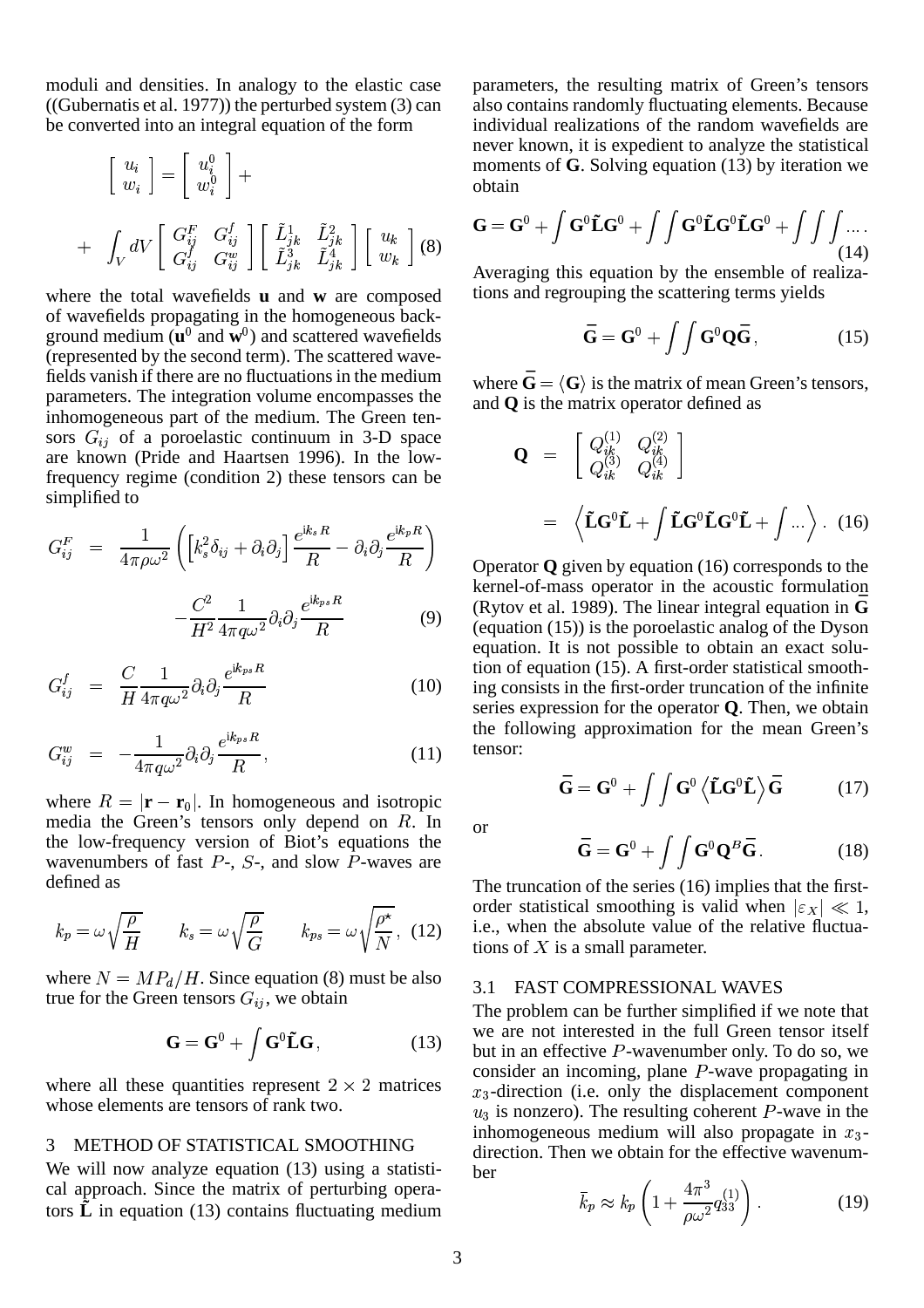The remaining problem is the evaluation of  $q_{33}^{(1)}$  in (19) which is the spatial Fourier transform of  $Q_{33}^{(1)}$ . the prese In explicit form, from the first term in the expansion of **Q** as given by equation (16) we obtain

$$
Q_{ik}^{(1)} = \left\langle \tilde{L}_{ij}^{(1)}(\mathbf{r}')G_{jl}^{F}(\mathbf{r}' - \mathbf{r}'')\tilde{L}_{lk}^{(1)}(\mathbf{r}'') + 2\tilde{L}_{ij}^{(1)}(\mathbf{r}')G_{jl}^{f}(\mathbf{r}' - \mathbf{r}'')\tilde{L}_{lk}^{(2)}(\mathbf{r}'') + (20) \right\}
$$
\nwhen

\n
$$
\tilde{L}_{ij}^{(2)}(\mathbf{r}')G_{jl}^{w}(\mathbf{r}' - \mathbf{r}'')\tilde{L}_{lk}^{(2)}(\mathbf{r}'') \right\}, \qquad \text{ity d}
$$

where for statistically homogeneous random media both  $Q_{ik}$  and  $G_{ik}$  depend only on the difference vector  $\mathbf{r}' - \mathbf{r}''$ . To proceed with the analysis we neglect fluctuations of the densities  $\rho$ ,  $\rho_f$ , and  $\rho^*$ . This is possible because of the restriction to low frequencies (Gelinsky et al. 1998). Using these simplified perturbation operators we evaluate  $q_{33}^{(1)}$  in (19) and obtain for the effective  $P$ -wavenumber

$$
\bar{k}_p = k_p \Big( 1 + \Delta_2 + \Delta_1 k_{ps}^2 \int_0^\infty r B(r) \exp[i k_{ps} r] dr \Big), \qquad \begin{array}{c} 1 \\ \epsilon \end{array} \tag{21}
$$

where  $\Delta_1$  and  $\Delta_2$  are the dimensionless coefficients

$$
\Delta_1 = \frac{\alpha^2 M}{2P_d} \left( \sigma_{HH}^2 - 2\sigma_{HC}^2 + \sigma_{CC}^2 + \frac{32 G^2}{15 H^2} \sigma_{GG}^2 \right)
$$
\n
$$
- \frac{8}{3} \frac{G}{H} \sigma_{HG}^2 + \frac{8}{3} \frac{G}{H} \sigma_{GC}^2 \right)
$$
\n
$$
\frac{\text{ity}}{\text{the f}}
$$
\n
$$
\frac{1}{2} \frac{G}{H} \sigma_{HG}^2 + \frac{8}{3} \frac{G}{H} \sigma_{GC}^2 \right)
$$
\n
$$
(22)
$$

$$
\Delta_2 = \Delta_1 + \frac{1}{2}\sigma_{HH}^2 - \frac{4}{3}\frac{G}{H}\sigma_{HG}^2 +
$$

$$
\left(\frac{4G}{H} + 1\right)\frac{4}{15}\frac{G}{H}\sigma_{GG}^2.
$$
 (23)

Equation (21) was obtained by assuming that the parameters  $H$ ,  $G$ , and  $C$  have a random component. The correlation properties of the random inhomogeneities are characterized by the normalized correlation function  $B(r)$  which for the three random functions  $H$ ,  $G$  and  $C$  assumes the same functional form. The variances of the relative fluctuations are denoted as  $\sigma_{HH}^2$ ,  $\sigma_{GG}^2$  and  $\sigma_{GG}^2$ . The cross-variance of the relative fluctuations are  $\sigma_{HG}^2$ ,  $\sigma_{HC}^2$  and  $\sigma_{GC}^2$ .

It is important to note that the above expression describes only the process of conversion scattering from fast to slow  $P$ -waves. The contribution of purely elastic scattering is not contained in equation (21). Therefore, from the complex  $P$ -wavenumber (21) we can extract the attenuation and dispersion characteristics due to wave-induced flow only. Equation (21) for the effective wave number enables us to derive expressions for the attenuation and dispersion due to the presence of mesoscopic inhomogeneities. By definition, the real part of  $k_p$  yields the phase velocity

$$
v(\omega) = v_0 \left[ 1 - \Delta_2 + 2\Delta_1 \bar{k}^2 \right]
$$

$$
\int_0^\infty r B(r) \exp[-\bar{k}r] \sin(\bar{k}r) dr \right], (24)
$$

where  $v_0$  is the constant background P-wave velocity defined as  $v_0 = \sqrt{H/\rho}$  ( $\rho$  is the bulk density) and  $\overline{k}$  denotes the real part of the slow P-wave number  $k_{ps}$ . The imaginary part of the wave number yields the attenuation coefficient  $\gamma$  which in turn yields the reciprocal quality factor  $Q^{-1}$ :  $\mathbf{1}$ :

$$
Q^{-1}(\omega) = 4\Delta_1 \bar{k}^2 \int_0^\infty r B(r) \exp[-\bar{k}r] \cos(\bar{k}r) dr.
$$
\n(25)

 $\lceil ar \rceil$ , are proportional to  $\Delta_1$ . Thus  $\Delta_1$  is the measure of From equations (24) and (25) the meaning of the coefficients (22) and (23) becomes clear. The attenuation  $Q^{-1}$  and the freq <sup>1</sup> and the frequency-dependent part of  $v$ the magnitude of attenuation and velocity dispersion, that is, the dynamic effects. In contrast,  $\Delta_2$  produces a frequency-independent velocity shift in (24).

example. For a typical porous sandstone with poros- To illustrate the above results let us consider an ity  $\phi = 17\%$  and permeability  $\kappa = 250$ mD we use the following background parameters:  $P_d = 16.5$ GPa, <sup>x</sup> .89, and  $M = 10.4$  GPa. The pore fluid is water with viscosity  $\eta = 0.001$ Pa s. Th .001Pa s. The correlation function is of the form  $B_n(r) = \sigma_n^2 \exp[-|r/a|]$ , where  $\sigma_n^2$ is the variance of the fluctuations and a the correlation length. There are fluctuations in the fluid bulk modulus  $K_f$  with variances  $\sigma_{K_fK_f}^2 = 0.2$ , The c .2, The correlation length  $a = 10$ cm. For such a model we obtain the frequency dependence of attenuation and phase velocity as shown in Figures 1a and 1b, respectively. The frequency is normalized by Biot's critical frequency, which in this example is  $f_c \approx 100$ kHz.

### 3.2 SLOW COMPRESSIONAL WAVES

Using the method of statistical smoothing it is also possible to derive from equation (18) an expression for an effective slow  $P$ -wavenumber. The slow  $P$ wave in a homogeneous porous medium is a highly dissipative wave mode. In inhomogeneous porous medium the effective slow  $P$ -wave will be additionally attenuated and dispersed due to interaction with inhomogeneities. Instead of analyzing the properties of this effective slow  $P$ -wavenumber we are interested in the determination of an effective conductivity (permeability). Assuming that the effective slow P-wavenumber  $k_{ps}^*$  is of the form  $k_{ps}^* = \sqrt{i\omega/(\kappa^*N)}$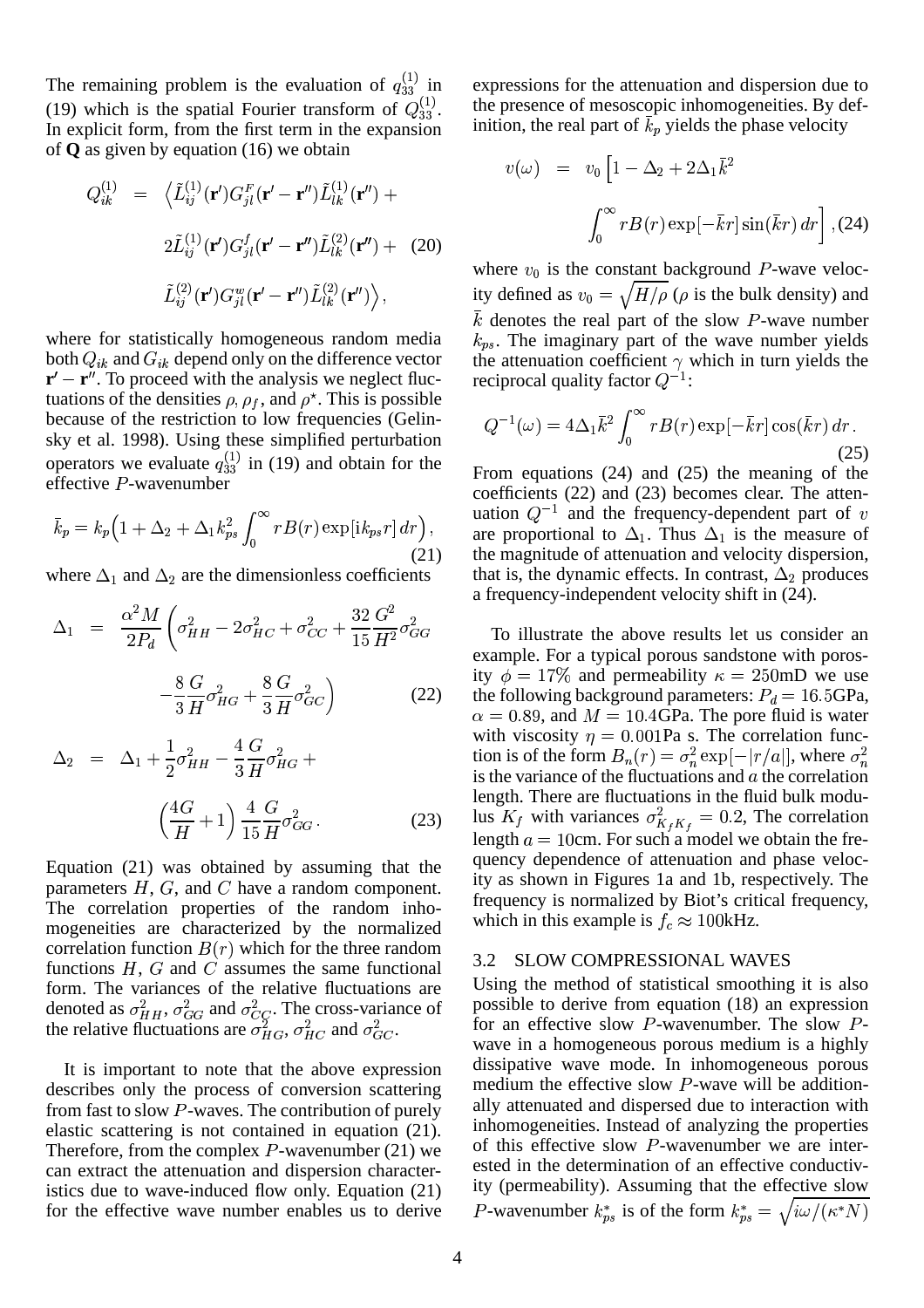

Figure 1: Attenuation in terms of  $Q^{-1}(a)$  and velocity dispersion (b) as a function of normalized frequency for a model with fluctuations in the parameter  $K_f$  with  $\sigma^2_{K_f K_f}$  = 0.2 and  $a = 10$ cm. For the same parameters the result of the 1-D poroelastic extension of the ODA theory (Gelinsky et al. 1998) is also shown (dashed curve).

involving the effective conductivity, we obtain an explicit equation for  $\kappa^*$ . For statistically isotropic random media we find

 $\sim$   $\sim$   $\sim$   $\sim$   $\sim$ 

$$
\kappa^* = \kappa_0 \left( 1 - \frac{\sigma^2}{3} + \frac{8}{3} \sigma_{\kappa \kappa}^2 \bar{k}^2 \times \right)
$$

$$
\times \int_0^\infty r B(r) \exp(-\bar{k}r) \sin(\bar{k}r) dr \right), (26)
$$

where  $\sigma_{\kappa\kappa}^2$  denotes the variance of the reciprocal conductivity fluctuations. Equation (26) provides a frequency-dependent expression for the effective conductivity. The integral in equation (26) involving the spatial correlation function shows the non-local character of the effective conductivity. In the lowfrequency limit we obtain from (26):

$$
\kappa^* = \kappa_0 \left( 1 - \frac{\sigma^2}{3} \right). \tag{27}
$$

It is interesting to note that this low-frequency limit was also obtained by Keller (2001) using the method



Figure 2: Frequency dependence of permeability (normalized by the background permeability  $\kappa_b$ ) in random porous media according to equation (26). It can be observed that the effective permeability is always larger than the harmonically averaged permeability and smaller than the arithmetically averaged permeability (in the high-frequency limit the effective permeability and the arithmetic average coincide).

 $\frac{2}{K_K}$  = dependence of the effective conductivity according to of smoothing directly applied to Darcy's law. It is well-known that the factor  $1/3$  in equation (27) reflects the assumption of statistical isotropy in 3-D random media and is typical for effective conductivity analysis in weakly inhomogeneous structures (Beran 1968). In the high-frequency limit equation (26) yields  $\kappa^* = \kappa_0$  i.e., the arithmetic average of the conductivity values. Figure 2 depicts the frequency equation (26) for an exponential correlation function 0.15m (the background permeability is  $\kappa = 250$ mD,  $\chi(r) = \exp(-|r|/a)$  with variance  $\sigma_{\kappa\kappa}^2 = 0.5$  and  $a =$  $B(r) = \exp(-|r|/a)$  with variance  $\sigma_{\kappa\kappa}^2 = 0.5$  and  $a =$ viscosity  $\eta = 0.001$ Pas,  $N = 6.9$ GPa). .9GPa).

> In a next step we analyze the effect of permeability fluctuations on fast  $P$ -wave attenuation. Equation (25) – based on first-order perturbation approximation – does not account for conductivity fluctuations and only involves a constant (background permeability). However we can do better: A 'secondorder' approximation can be obtained by replacing the background slow  $P$ -wavenumber in equation (25) by its first-order approximation. Moreover, neglecting the cross-correlations between the fluctuations of elastic moduli and conductivity, and assuming that the variance of the conductivity fluctuations is larger than those of the elastic moduli, we can construct the 'second-order' approximation by simply replacing the background conductivity by the effective conductivity (equation 26). Figure 3 shows the reciprocal quality factor according to equation (25) with  $\Delta_1 = 0.027$ (all other parameters are the same as in Figure 2). If a constant background conductivity value is used we obtain the dashed curve. Using equation (25) in conjunction with the effective conductivity we obtain the